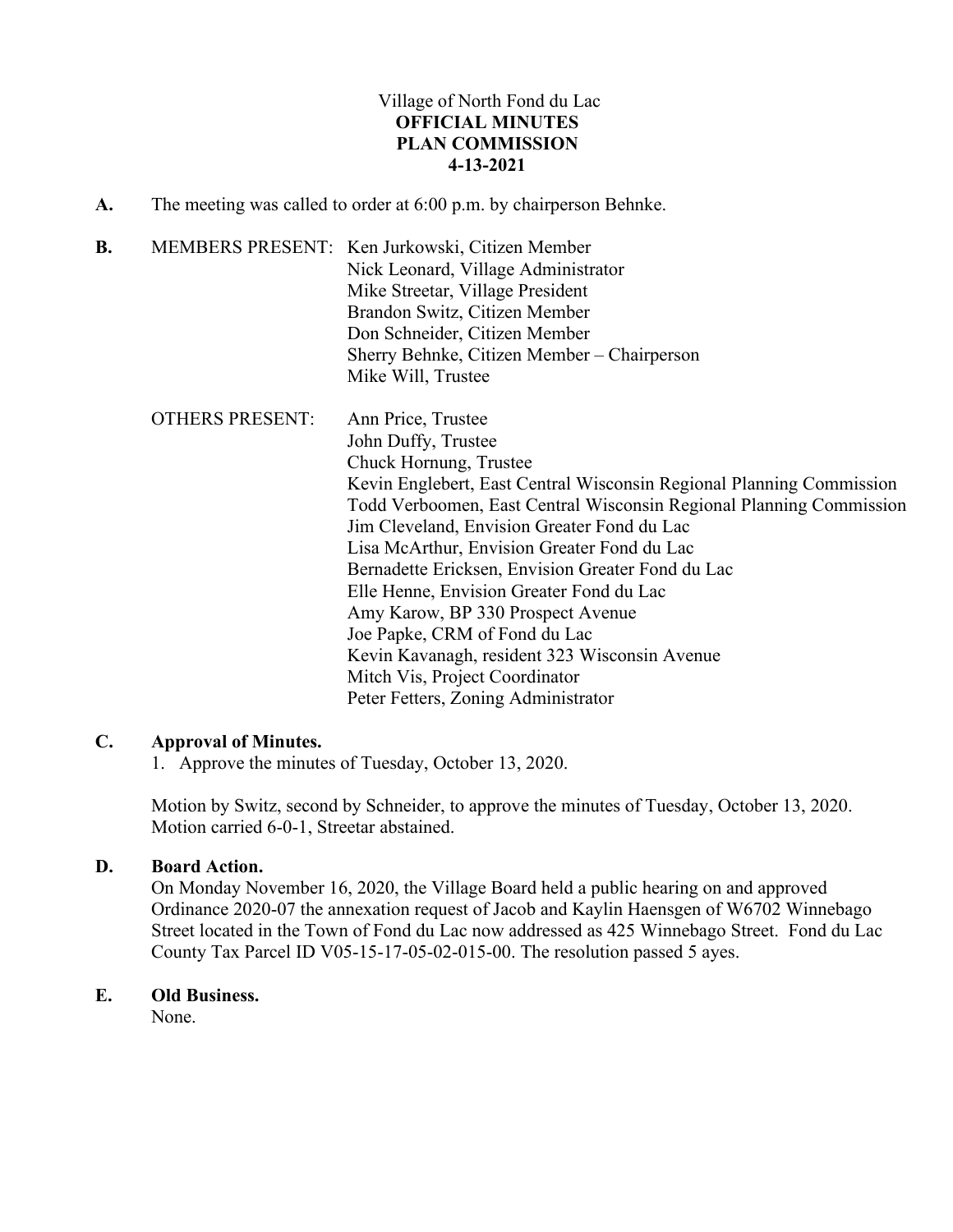Plan Commission April 13, 2021 Page 2

#### **F. Public Hearing.**

Consider the Special Use request of the BP service station to allow the expansion of the floor plan by up to 232 square feet and to reduce the south side setback. The property is located at 330 Prospect Avenue, North Fond du Lac, Wisconsin otherwise known as Fond du Lac County Tax Parcel ID V05-16-17-99-FO-766-00.

Peter Fetters stated that the Village had received a request on behalf of the BP gas station located at 330 Prospect Avenue to build a cooler addition on the south side of the building up to 232 square feet reducing the setback to less than size foot as required in Schedule 21.06-B of the zoning code. Fetters stated a special use as required by Schedule 21.06-A to expand the service station.

Joe Papke of CRM stated that the request was originally for a 12' wide by 18' long cooler addition. Fetters stated that based on prior project submittals on the site that there appears to be only a nine-to-ten-foot setback. Papke stated that in light of the reduced setback the location would be looking for an addition of approximately eight feet by twenty-five feet. Papke said that an addition on the east side as proposed previously for the site would be cost prohibitive due to gas line that would have to be relocated.

Fetters read a list of concerns submitted by Kevin Kavanaugh a resident of 323 Wisconsin Avenue located adjacent to the proposed special use. Fetters stated that the resident had concerns on existing drainage, existing noise, and existing garbage accumulation.

Will asked Papke if there were plans to match the cooler the building façade. Papke said that the cooler would be plain insulated panels with a rubber roof. Fetters stated that the International Building Code would have fire rating requirements for the addition based on the proximity to the lot line. Will asked where the existing cooler condensers will be moved. Papke stated that they would be staked in the southeast corner behind the fence panel. Will asked Papke if there would be gutters present for the water coming of the addition. Papke stated gutters could be added to the structure if required. Leonard stated that he, Mitch Vis, and Fetters had looked into drainage issues in the past in regard to the alley to the east of the proposed project. Will asked Papke what the timeline of the expansion is on. Papke said there was no concrete timeline as the refrigeration equipment supply line is spotty. Fetters stated that he felt not enough detail had been included in the submission and that he and the Plan Commission needed more information to make an informed decision on the special use; Behnke agreed and stated that the special use could be reheard at a future date with more project details being submitted. Behnke closed the public hearing at 6:34 p.m. with no more citizens to be heard.

#### **G. New Business.**

1. Discussion and recommendation to the Village Board on the special use request by the BP Service Station to allow the expansion of the floor plan by up to 232 square feet and to reduce the south side setback. The property is located at 330 Prospect Avenue, North Fond du Lac, Wisconsin otherwise known as Fond du Lac County Tax Parcel ID V05-16-17-99-FO-766-00.

Motion by Leonard, second by Streetar to recommend the Village Board deny the special use request due to lack of project details. The motion carried 7-0.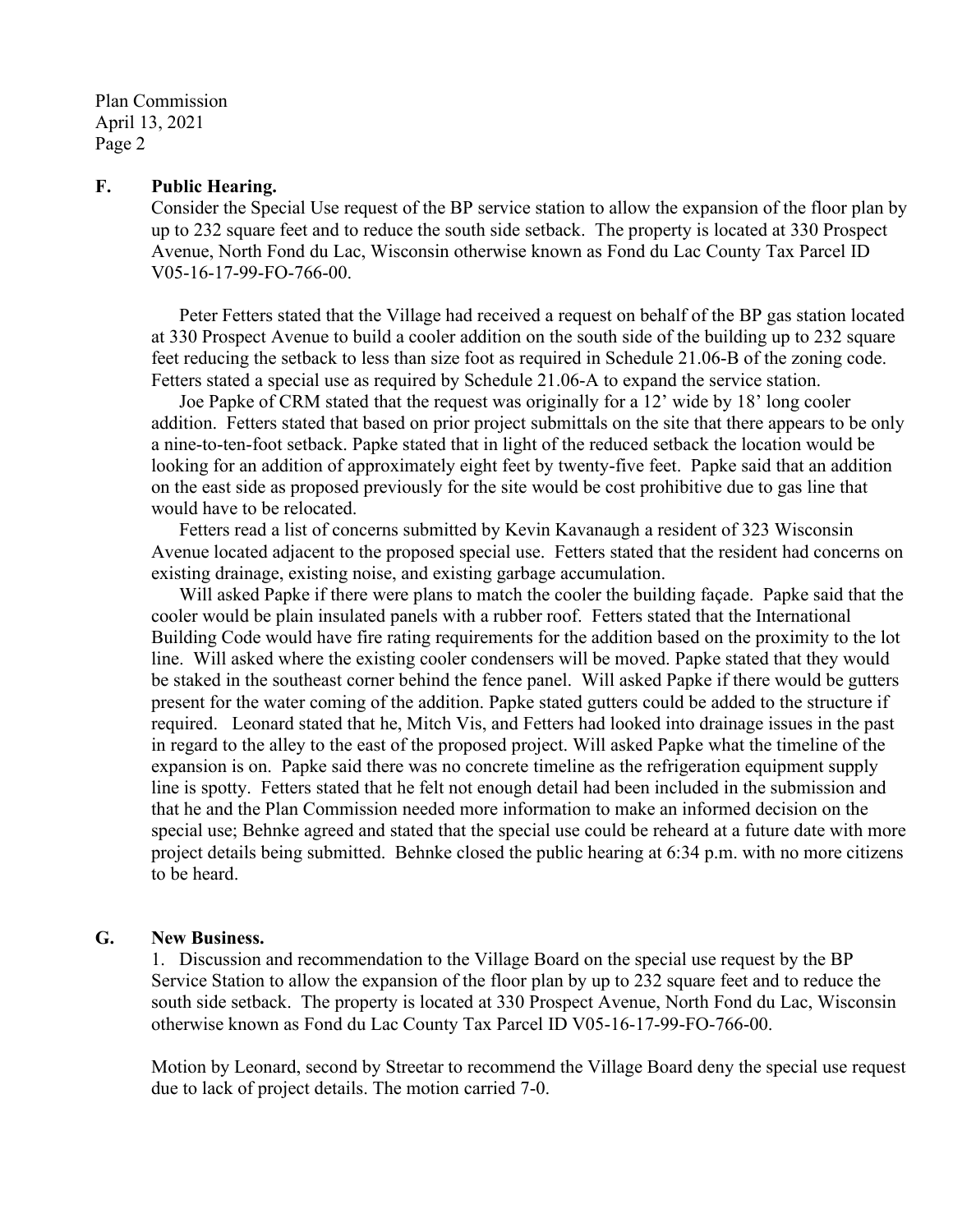Plan Commission April 13, 2021 Page 3

> 2. 2040 Comprehensive Plan Update- Economic Development workshop and discussion hosted by East Central Wisconsin Regional Planning Commission in conjunction with the Village of North Fond du Lac Village Board and members of Envision Greater Fond du Lac.

> Members of Envision Greater Fond du Lac, East Central Regional Planning Commission, the Village Board, and the Village Plan Commission had an economic development workshop and discussion. The discussion led to the determination that the Village has the following strengths or amenities: small town, safe, walkable, friendly community, excellent schools, infrastructure in good shape, great water supply, Village pool, and the proximity to Fond du Lac, Oshkosh, Fox Cities. The discussion led to the determination of the following challenges or obstacles: inability to compete with larger city amenities, lack of interest in relocating to North Fond du Lac, lack of tax base, not much to offer entrepreneurs, lack of store space, resident perceptions, large number of manufactured housing does not add to tax base, land locked except to the North. Items determined that should be marketed or are small wins for the Village are the school incubator program and virtual building with Envision. Items to plan for in the next ten years were determine to be: more housing influenced by great schools, look to Winnebago Street development options, attract destination businesses, look into beautification grants to revitalize existing businesses, coordinate with Envision Greater Fond du Lac, East Central Wisconsin Regional Planning, University of Wisconsin Oshkosh, and state agencies to identify grants, and reimagine industrial parks that include day cares, health care facilities, and food truck or quick food options.

## **H. Citizens to be Heard.**

None.

## **I. Adjournment.**

Motion by Switz, second by Streetar, to adjourn the meeting at 7:45 P.M. The motion carried 7-0.

Peter J. Ette

Building/Zoning Administrator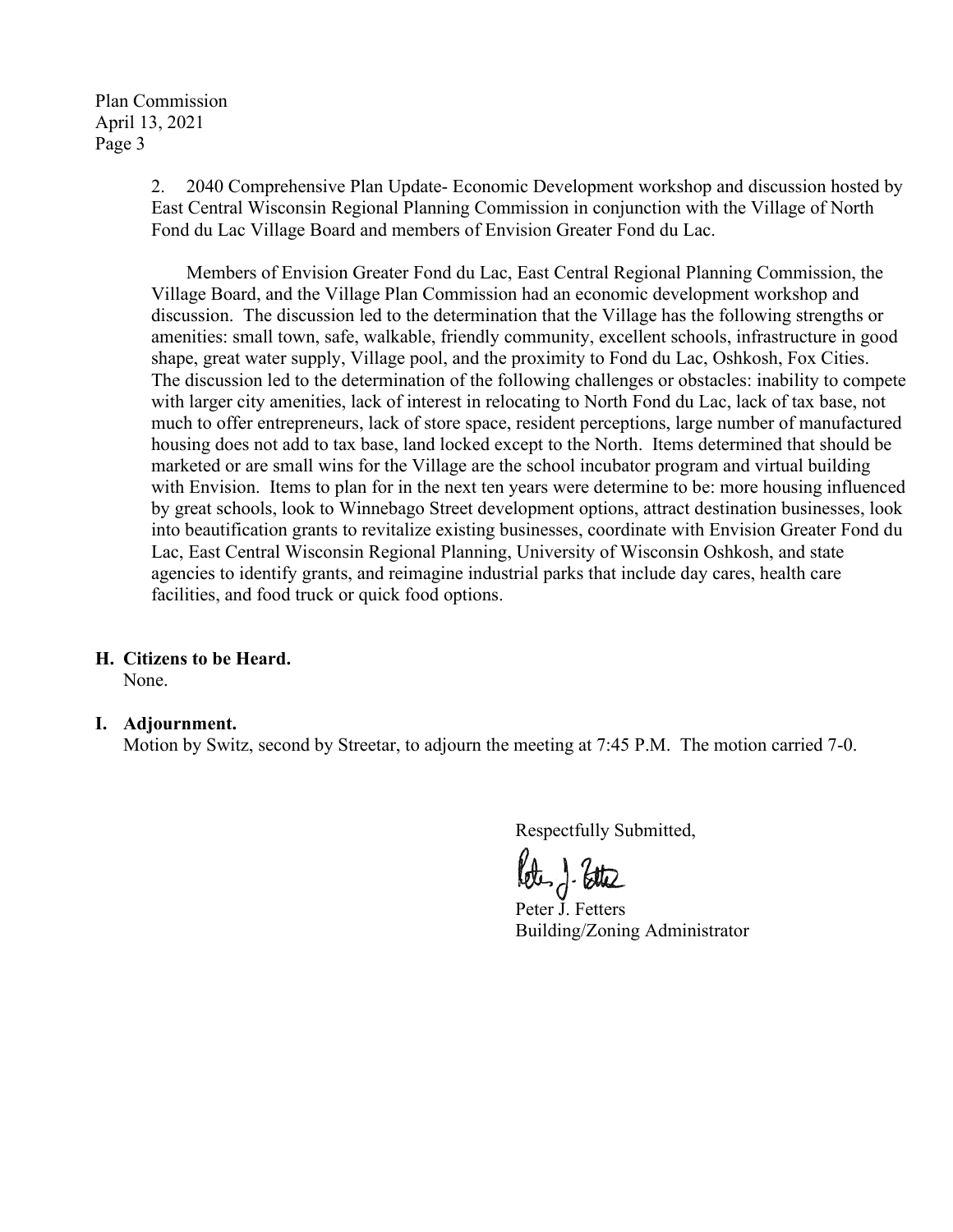# Village of North Fond du Lac **OFFICIAL MINUTES PLAN COMMISSION 6-8-2021**

- **A.** The meeting was called to order at 6:00 p.m. by acting chairperson Streetar.
- **B.** MEMBERS PRESENT: Ken Jurkowski, Citizen Member Nick Leonard, Village Administrator Mike Streetar, Village President Brandon Switz, Citizen Member Don Schneider, Citizen Member Sherry Behnke, Citizen Member – Chairperson Mike Will, Trustee OTHERS PRESENT: Ann Price, Trustee Emily Hanson, resident 87 North Street Chuck Hornung, Trustee Kevin Englebert, East Central Wisconsin Regional Planning Commission Jeff Minter, CSM Companies Incorporate Mitch Vis, Project Coordinator Peter Fetters, Zoning Administrator

## **C. Approval of Minutes.**

1. Approve the minutes of Tuesday, April 13, 2021.

Motion by Jurkowski, second by Schneider, to approve the minutes of Tuesday, April 13, 2021. Motion carried 6-0-1, Behnke absent.

## **D. Board Action.**

Monday April 19, 2021 the Village Board discussed and unanimously denied Resolution R-06-2021, a resolution to consider the special use request for 330 Prospect Avenue to expand the building floor plan in the Village of North Fond du Lac, WI based on the recommendation of the Plan Commission.

## **E. Old Business.**

None.

## **F**. **New Business.**

1. Discussion and approval of the certified survey map submitted by Quam Engineering. LLC on behalf MP Fond du Lac, LLC for the proposed Kenworth Site located on Fond du Lac County Tax Parcel ID Numbers V05-15-17-05-08-004-00 and V05-15-17-05-08-001-00 directly adjacent to 490 North Rolling Meadows Drive in North Fond du Lac.

Motion by Switz, second by Schneider to approve the certified survey map by Quam Engineering LLC on behalf of MP Fond du Lac, LLC. The motion carried 6-0-1, Behnke absent.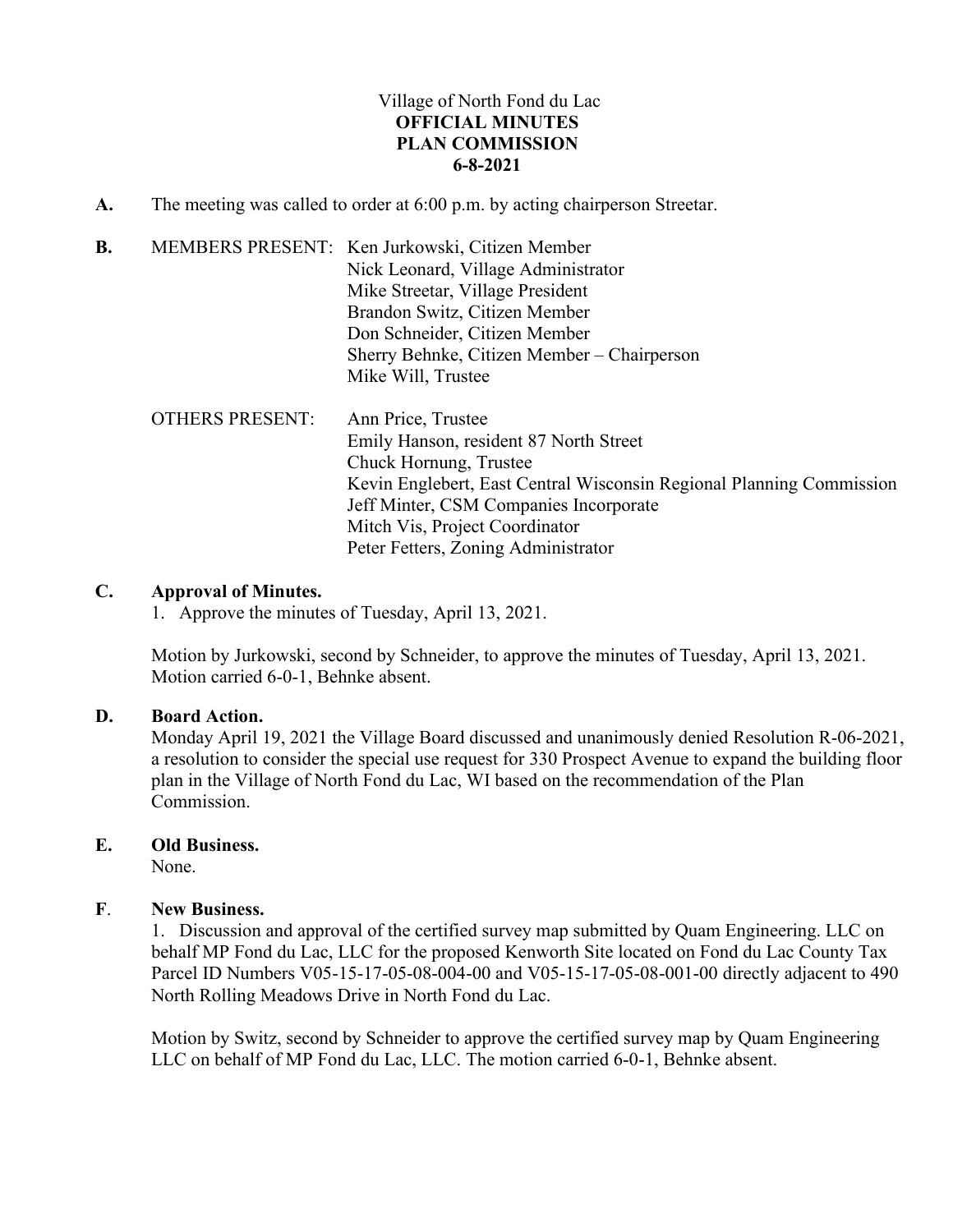2. Discussion and approval of the site plan submitted by Jacob Rosbeck of Quam Engineering. LLC on behalf MP Fond du Lac, LLC for the proposed Kenworth Site located on Fond du Lac County Tax Parcel ID Numbers V05-15-17-05-08-004-00 and V05-15-17-05-08-001-00 directly adjacent to 490 North Rolling Meadows Drive in North Fond du Lac.

Fetters stated that The Village of North Fond du Lac received a request to approve the site plans for a proposed new Kenworth sales and services building at located on Fond du Lac County Tax Parcel ID Numbers V05-15-17-05-08-004-00 and V05-15-17-05-08-001-00 directly adjacent to 490 North Rolling Meadows Drive in North Fond du Lac. Fetters said the plan notes a 23,486 square foot building with a proposed future addition of 7,020 square feet and shows access drive all the way around the building from North Rolling Meadows Drive. Fetters stated the proposed site plan is in compliance with the North Fond du Lac Zoning Code.

Jeff Minter of CSM Companies stated that the advertising of trucks would be done primarily on the highway 41 side of the property with stock inventory and presold units being on display. Minter stated that there would be 18 service bays as service is integral to sales. Minter said the future building expansion space would be left as grass until such time as needed. Fetters relayed to Minter that the police department had asked if there would be surveillance cameras present on site. Minter stated that there would be security cameras on site. Jurkowski asked Minter if the building was fire sprinklered throughout, Minter replied that the building was.

Motion by Schneider, second by Switz to approve the site plan with final approval of the drainage plan and signage by staff, contingent on receiving approval for the driveway and bypass lanes from Fond du Lac County. The motion carried 7-0.

3. Discussion and recommendation on the Future Land Use Map of the Village of North Fond du Lac Comprehensive Plan Update.

Kevin Englebert stated the future land use map is a guide and not prescriptive, the document is amendable, and the map proposed has ample space for development and growth. Fetters asked if single-family and two-family sections could be combined so as not to be confused with multiple family areas. Nick Leonard stated that some of the areas adjacent to the rail yard should be industrial with others further out being commercial. Fetters stated that the agricultural designation was not realistic for areas being annexed into the Village as the areas will have other uses if being annexed. Englebert agreed that East Central Regional Planning Commission staff and Village staff will work on refining the document before future adoption.

# **G. Citizens to be Heard.**

None.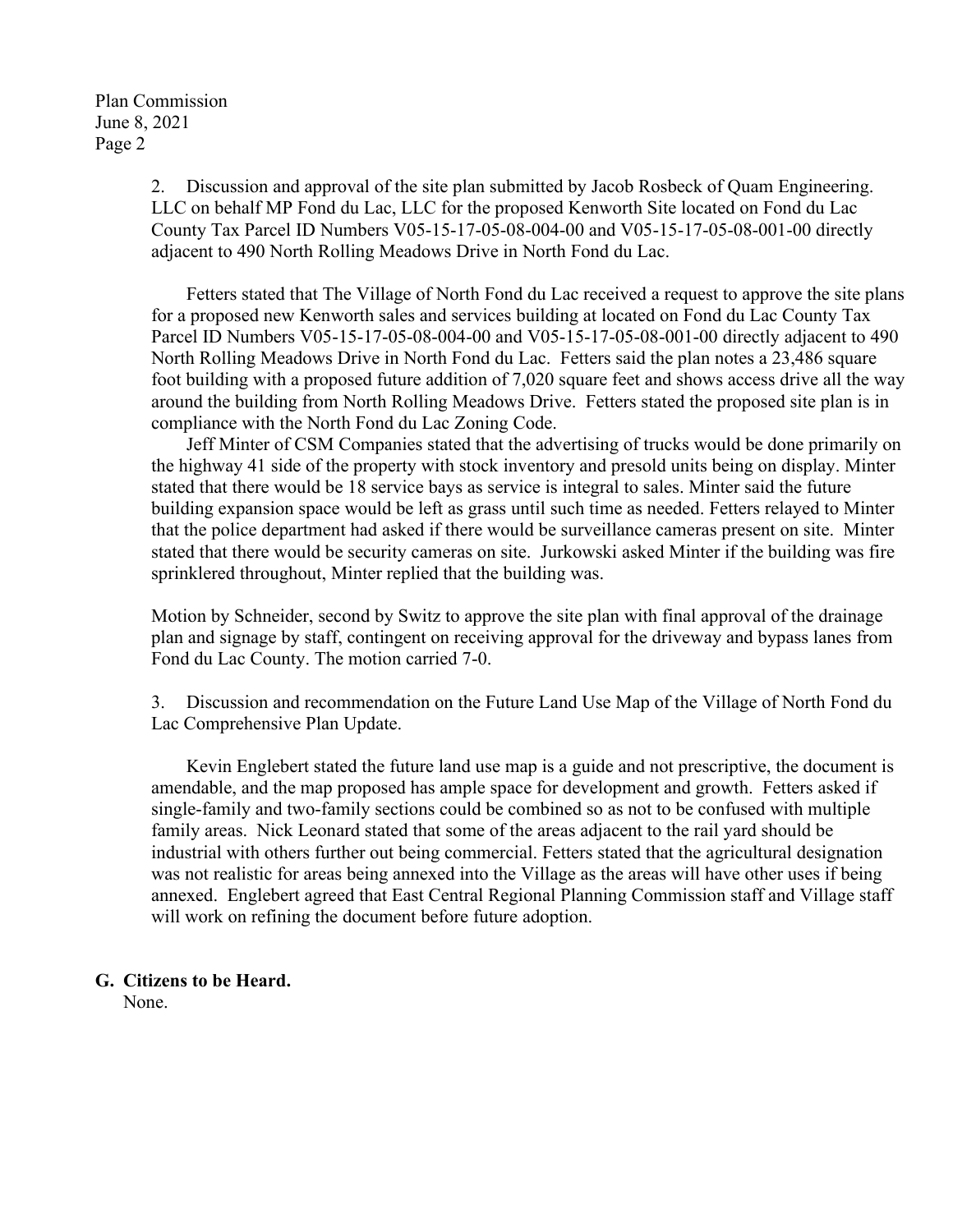Plan Commission June 8, 2021 Page 3

# **H. Adjournment.**

Motion by Behnke, second by Schneider, to adjourn the meeting at 6:40 P.M. The motion carried 7-0.

Peter J. Fetters

Building/Zoning Administrator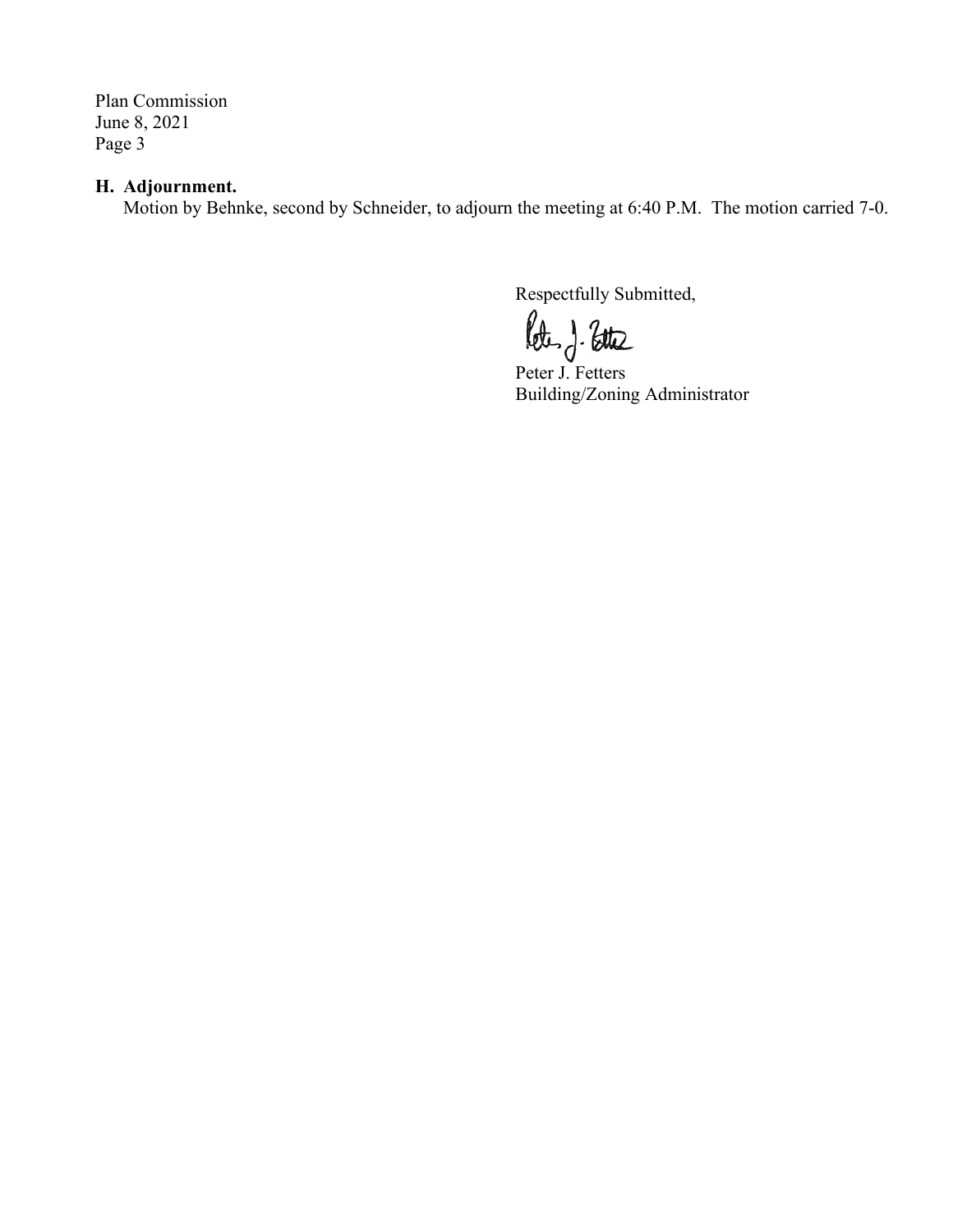# Village of North Fond du Lac **OFFICIAL MINUTES PLAN COMMISSION 7-13-2021**

**A.** The meeting was called to order at 6:00 p.m. by Chairperson Behnke.

| В. | MEMBERS PRESENT: Ken Jurkowski, Citizen Member |
|----|------------------------------------------------|
|    | Nick Leonard, Village Administrator            |
|    | Mike Streetar, Village President               |
|    | Don Schneider, Citizen Member                  |
|    | Sherry Behnke, Citizen Member - Chairperson    |
|    | Mike Will, Trustee Member                      |
|    |                                                |

MEMEBERS ABSENT: Brandon Switz, Citizen Member

| <b>OTHERS PRESENT:</b> | Chuck Horning, Trustee              |
|------------------------|-------------------------------------|
|                        | Mitch Vis, Project Coordinator      |
|                        | Peter Fetters, Zoning Administrator |

## **C. Approval of Minutes.**

1. Approve the minutes of Tuesday, June 8, 2021.

Motion by Schneider, second by Streetar, to approve the minutes of Tuesday, June 8, 2021. Motion carried 6-0-1, Switz absent.

- **D. Board Action.**  None.
- **E. Old Business.**

None.

## **F**. **New Business.**

1. Discussion and review of the Village of North Fond du Lac Draft Comprehensive Plan Update.

Fetters stated that representatives from East Central Wisconsin Regional Planning Commission would not be in attendance and the Plan Commission would discuss and make recommendations to East Central Planning Commission. Leonard stated that based on the current timeline the required intergovernmental meeting could be pushed back on the North Fond du Lac Comprehensive Plan timeline. Fetters opened discussion on the Draft North Fond du Lac Comprehensive Plan as compiled and drafted by East Central Wisconsin Regional Planning Commission. Leonard stated that Village Staff with recommendation by East Central Regional Planning Commission staff would fill in the lead and timeframe items of the plan policies and actions. Behnke suggested that the goals, policy, and actions for the chapters needed to consist of positive action verbiage. Fetters stated that the maps should updated for visual clarity and removal of erroneous data. Discussion of each chapter occurred with the Plan Commission recommending that various items be corrected, struck, or changed. Fetters stated that Mitch Vis would be able tor provide updated PASER data for *Chapter 7 Transportation* to be updated.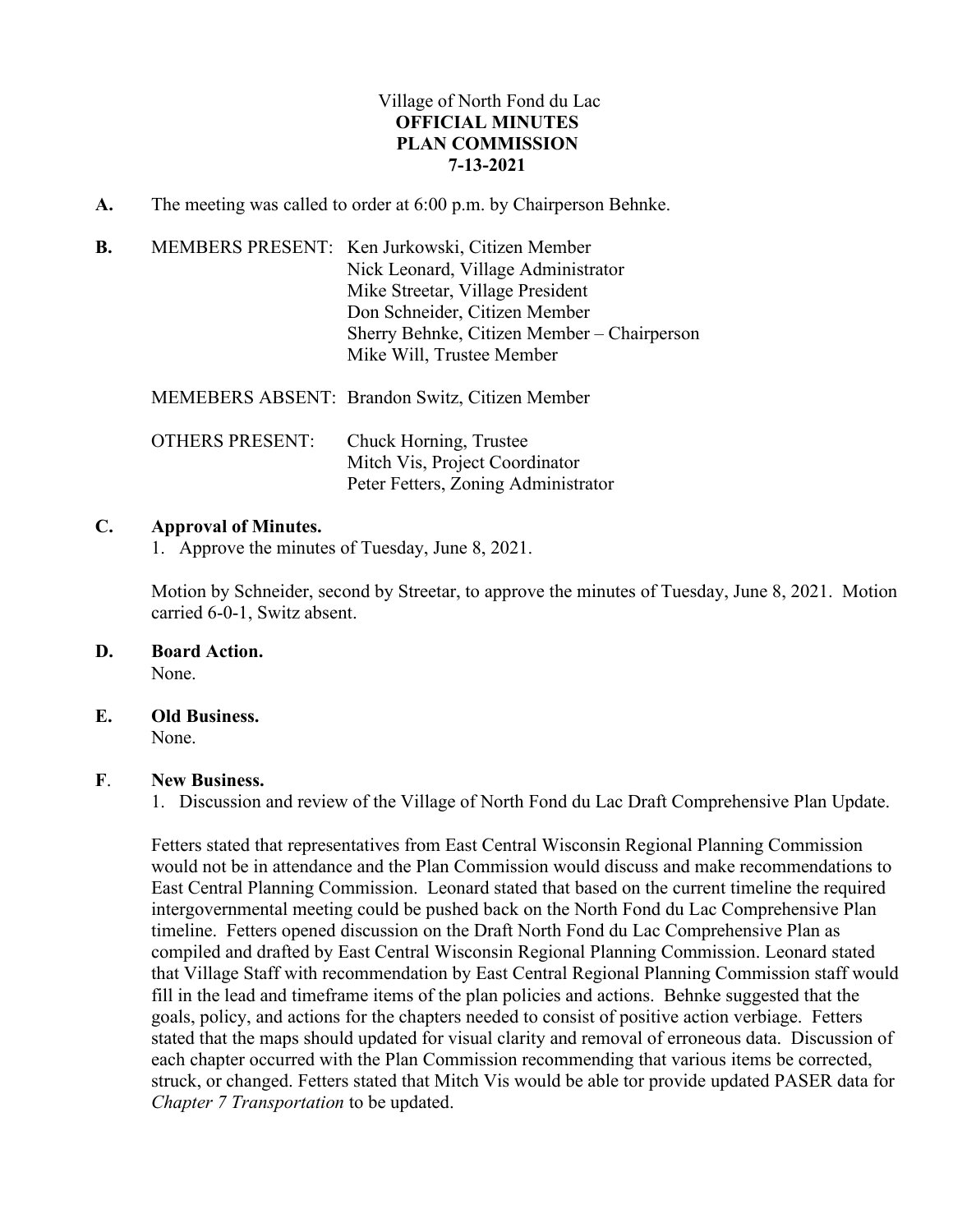Plan Commission July 13, 2021 Page 2

## **G. Citizens to be Heard.**

None.

# **H. Adjournment.**

Motion by Streetar, second by Jurkowski, to adjourn the meeting at 7:17 P.M. The motion carried 6-0-1, Switz absent.

Respectfully Submitted,

Peter J. Fetters Building/Zoning Administrator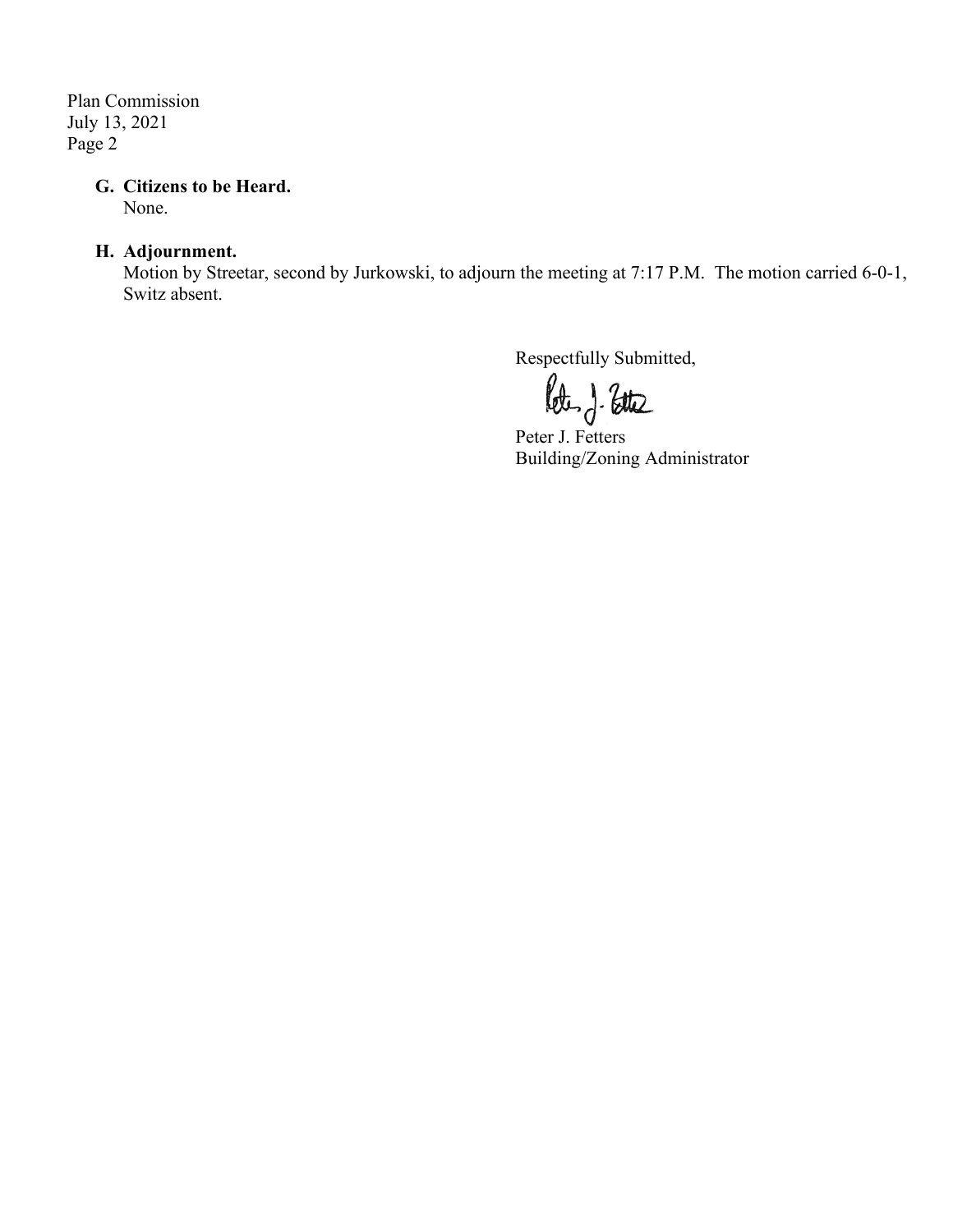# Village of North Fond du Lac **OFFICIAL MINUTES PLAN COMMISSION 8-10-2021**

**A.** The meeting was called to order at 6:00 p.m. by Chairperson Behnke.

| B. |                        | MEMBERS PRESENT: Mike Streetar, Village President<br>Don Schneider, Citizen Member<br>Sherry Behnke, Citizen Member - Chairperson<br>Mike Will, Trustee Member<br>Brandon Switz, Citizen Member                           |
|----|------------------------|---------------------------------------------------------------------------------------------------------------------------------------------------------------------------------------------------------------------------|
|    |                        | MEMBERS EXCUSED: Ken Jurkowski, Citizen Member<br>Nick Leonard, Village Administrator                                                                                                                                     |
|    | <b>OTHERS PRESENT:</b> | Jeff Meisenburg, Town of Friendship Chairperson<br>Todd Verbooman, Principal Planner East Central Wisconsin Regional<br>Planning Commission<br>Mitch Vis, Director of Public Works<br>Peter Fetters, Zoning Administrator |

## **C. Approval of Minutes.**

1. Approve the minutes of Tuesday, July 13, 2021.

Motion by Will, second by Streetar, to approve the minutes of Tuesday, June 13, 2021. Motion carried 4-1-2, Switz abstained, Jurkowski and Leonard excused.

# **D. Board Action.**

None.

## **E. Old Business.**

None.

## **F**. **New Business.**

1. Intergovernmental meeting to give a brief overview of the comprehensive planning effort and staff from East Central Wisconsin Regional Planning Commission will facilitate a discussion about the Plan Elements and the Future Land Use Map. Discussion and review of the Village of North Fond du Lac Draft Comprehensive Plan Update.

Todd Verbooman of East Central Wisconsin Regional Planning Commission stated that this intergovernmental meeting was to give an overview of and discussion of the draft Comprehensive Plan. Verbooman stated he had received the changes the Plan Commission had requested from the last Plan Commission meeting and staff was implementing the changes if necessary. Verbooman gave a summary of the plan elements, population projections, housing changes, utilities and community facilities, economic development, agricultural elements, intergovernmental cooperation, and the future land use map. Verbooman stated that the thirty day public review process of the plan would start on August 20, 2021 with the Plan Commission approving the plan on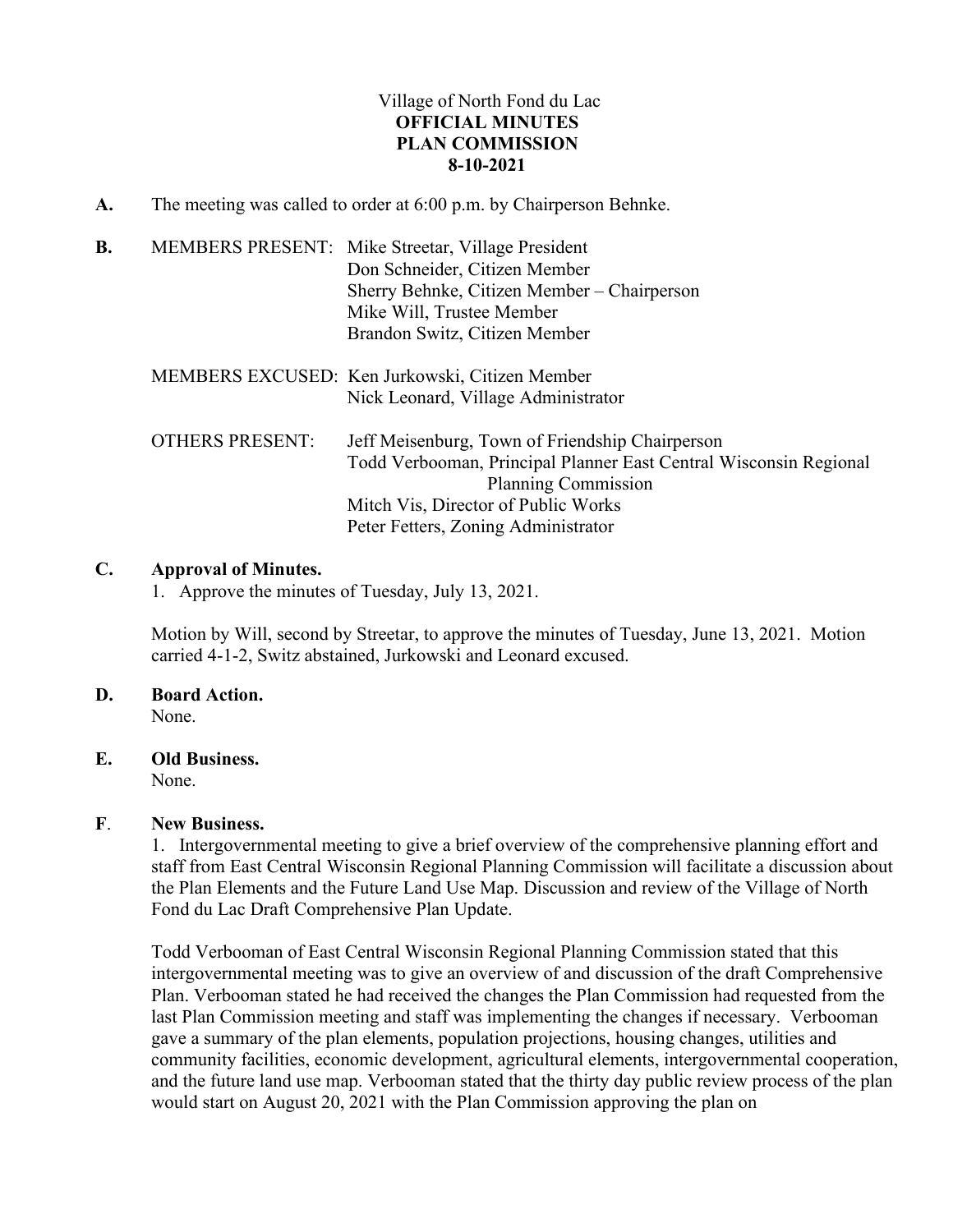Plan Commission August 10, 2021 Page 2

> September 14, 2021. Verbooman state the board would approve the draft comprehensive plan at their September 20, 2021 meeting. There were no questions or comments from those present.

## **G. Citizens to be Heard.**

None.

# **H. Adjournment.**

Motion by Streetar, second by Schneider to adjourn the meeting at 6:21 P.M. The motion carried 5-0-2, Jurkowski and Leonard excused.

Peter J. Fetters

Building/Zoning Administrator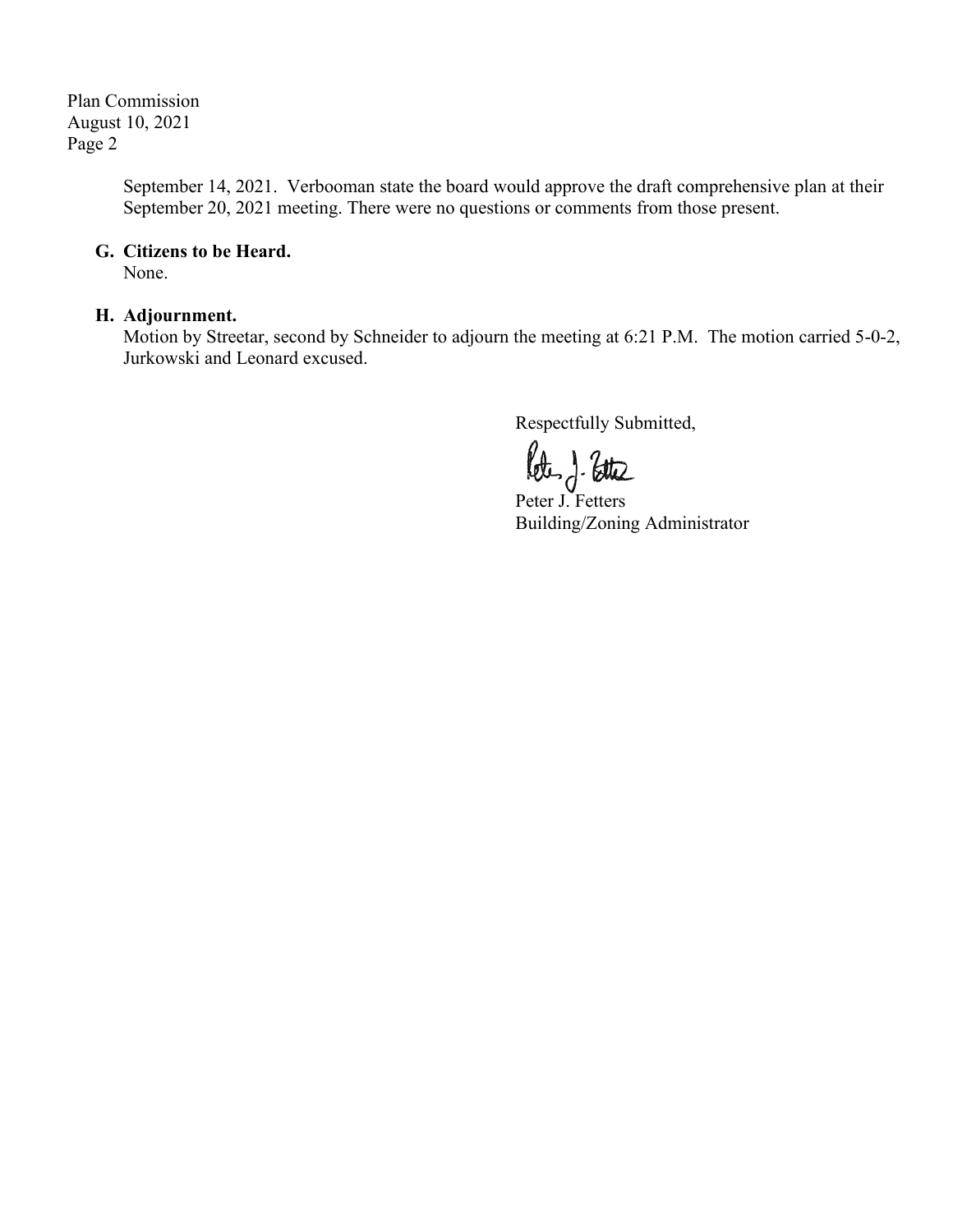# Village of North Fond du Lac **OFFICIAL MINUTES PLAN COMMISSION 10-13-2020**

- **A.** The meeting was called to order at 6:00 p.m. by chairperson Behnke.
- **B.** MEMBERS PRESENT: Ken Jurkowski, Citizen Member Nick Leonard, Village Administrator Brandon Switz, Citizen Member Don Schneider, Citizen Member Sherry Behnke, Citizen Member – Chairperson Mike Will, Trustee

MEMBERS EXCUSED: Mike Streetar, Village President

OTHERS PRESENT: Ann Price, Trustee Peter Fetters, Zoning Administrator

## **C. Approval of Minutes.**

1. Approve the minutes of Tuesday, March 10, 2020.

Motion by Switz, second by Schneider, to approve the minutes of Tuesday, March 10, 2020. Motion carried 5-0-1, Behnke abstained and Streetar excused.

## **D. Board Action.**

1. On Monday March 16, 2020 the Village Board considered the special use request by Richard Rodgers an agent of US Cellular to build a wireless communication facility at 1130 Prospect Avenue, Fond du Lac County Tax ID parcel numbered V05-16-17-32- 08-002-00, just north of 1100 Prospect Avenue in North Fond du Lac. The resolution passed 4 ayes, Stutz excused.

### **E. Old Business.**

None.

## **F. Public Hearing.**

### **G. New Business.**

1. Discussion and recommendation to the Village Board on Ordinance 2020-07 the annexation request of Jacob and Kaylin Haensgen of W6702 Winnebago Street located in the Town of Fond du Lac. Fond du Lac County Tax Parcel ID T09-15-17-05-02- 001-00.

Fetters stated that the owners of W6702 Winnebago Street had submitted a petition for unanimous direct annexation to the Village. Fetters stated that the septic system at the site was failing and the owners wish to connect to the municipal water and sewer system. Fetters stated